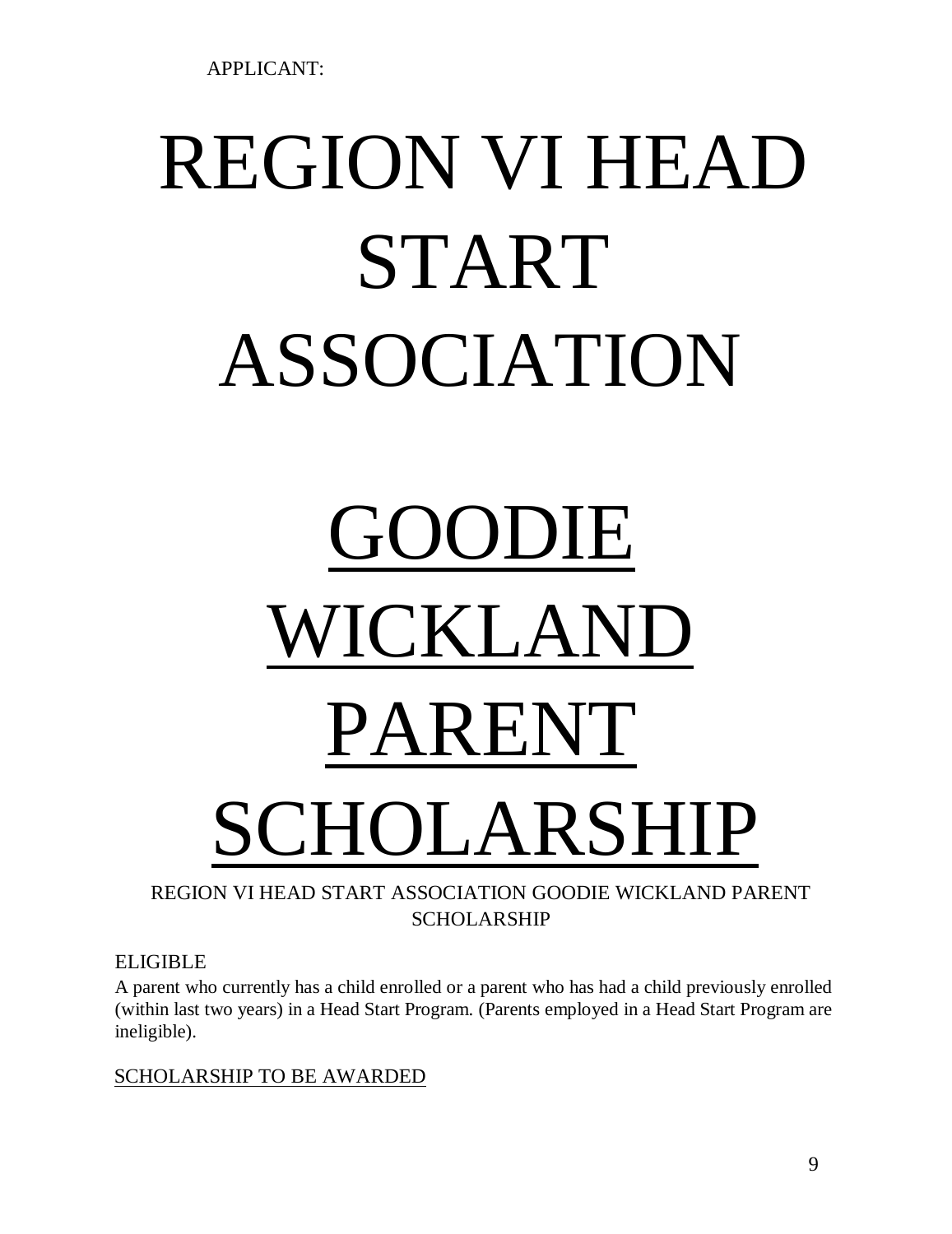\$500.00 for each State's Nominee to be paid to the institution where student is enrolled.

#### OUALIFICATIONS - INFORMATION NEEDED TO APPLY

A Head Start parent as defined above who is currently enrolled in a four year college, a junior college, a technical or vocational school, beauty school, business college, truck driving school, trade school, etc.

Each state may submit only one application. This applicant is to be chosen by State Association from applications received from eligible applicants via way of local Head Start grantees. Application must have the following attached:

- 1. A letter or statement from institution verifying that applicant is enrolled and is in good academic standings.
- 2. A copy of transcript from college attached to application
- 3. Composition of three hundred words or less must be attached defining or discussing each of the areas listed:
	- Personal goals  $\bullet$
	- Financial Needs of applicant  $\bullet$
	- Plan for completing curent college degree education  $\bullet$
- 4. Three letters of recommendations from the following:
	- Director of local Head Start Program (This means the Director at the central office  $\bullet$ of the grantee and not the Center Director.)  $\bullet$  A friend or personal acquaintance
	- A business acquaintance  $\bullet$

All information must be typed. Please include Region VI Head Start Association Certification Form(Page 23)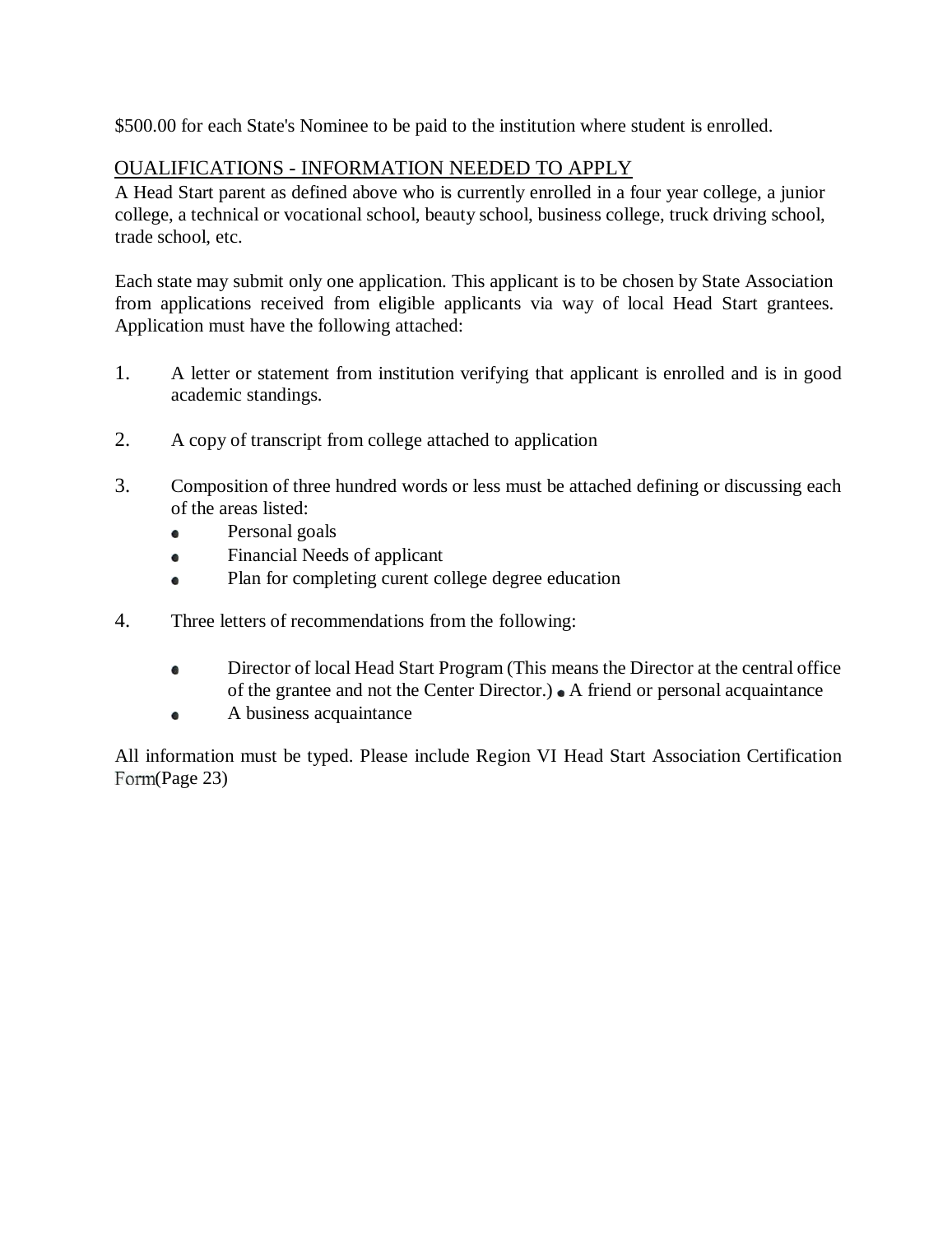## REGION VI HEAD START ASSOCIATION GOODIE WICKLAND PARENT SCHOLARSHIP CHECK LIST

1. Completed application form

- A copy of transcript
- A letter or statement from institution verifying that applicant is enrolled and in good standing with institution Region VI Head Start Association Certification Form
- 2. Three (3) letters of recommendation
	- Director of local Head Start Program Friend or personal acquaintance e Business acquaintance

3. Paragraph of financial assistance needs

4. Personal goal statement

5. Composition of applicants plans for furthering his/her education

NOTE: The letter from the Head Start Director refers to the Head Start Director at the grantee central office and not the center director. Remember all compositions, letters of reference and applications must be typed. Also any additional information which the applicant feels could help in this competition can be submitted, such as copies of awards, recognition, pictures, etc. Be creative! !! The Committee is interested in seeing what accomplishments the Head Start applicant has made in his/her life. Materials submitted will not be returned. Please keep this in mind.

#### JUDGING POINT SYSTEM

Each applicant will be judged in the areas as stated below: MAX. POINTS TOTAL • Completeness of application 10 • Three letters of reference 10 • Paragraph of financial assistance needs 30 • Personal goal statement  $25$  Composition of plans for furthering his/her education 25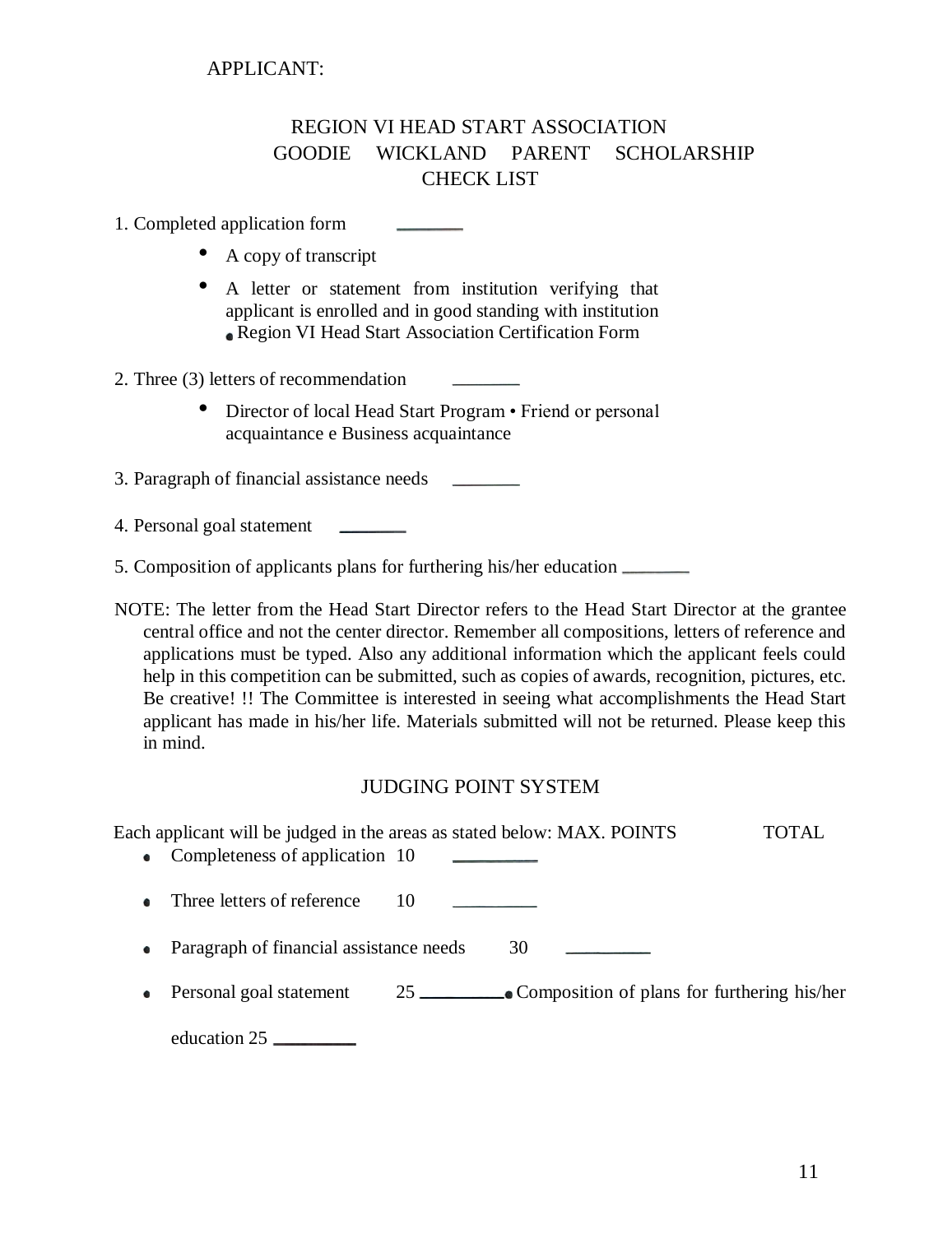| <b>Total Points</b><br>100          | <b>GOODIE WICKLAND</b><br>SCHOLARSHIP APPLICATION (PLEASE TYPE) |  |
|-------------------------------------|-----------------------------------------------------------------|--|
| <b>NAME OF</b>                      |                                                                 |  |
| <b>DATE OF BIRTH:</b>               | STUDENT ID/COLLEGE                                              |  |
| <b>MAILING ADDRESS:</b>             |                                                                 |  |
|                                     |                                                                 |  |
| TELEPHONE:                          | EMAIL:                                                          |  |
| <b>CURRENT OCCUPATION:</b>          |                                                                 |  |
| HIGH SCHOOL ATTENDED:               |                                                                 |  |
| <b>DATE GRADUATED:</b>              |                                                                 |  |
|                                     | EXTRACURRICULAR ACTIVITIES DURING HIGH SCHOOL YEARS:            |  |
|                                     |                                                                 |  |
|                                     |                                                                 |  |
| HEAD START PROGRAM ASSOCIATED WITH: |                                                                 |  |
| <b>SCHOOL CURRENTLY ATTENDING:</b>  |                                                                 |  |